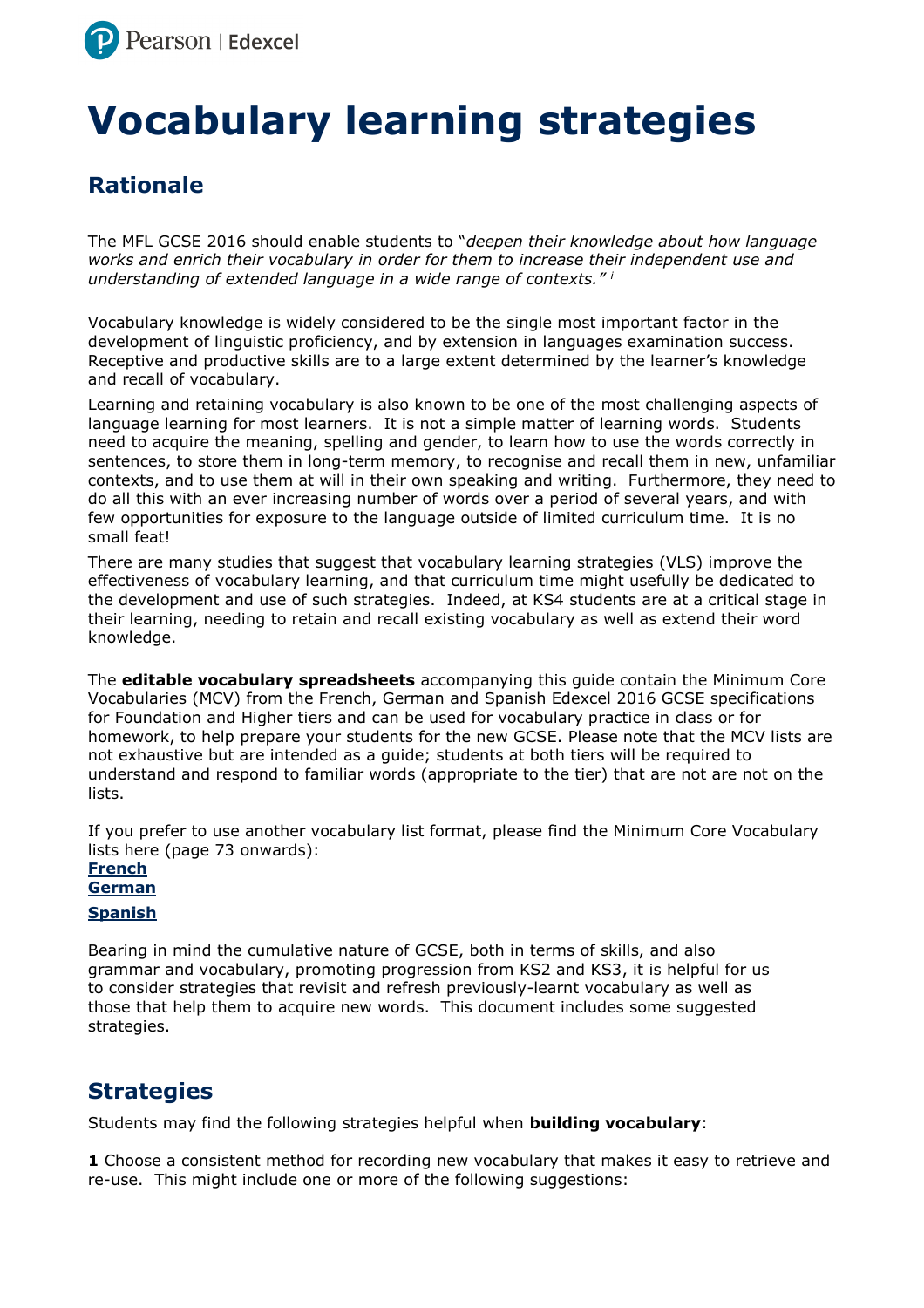

i. note new words in a separate vocabulary booklet

ii. record new language at the back of an exercise book with separate topic pages iii. highlight key, new vocabulary in an exercise book, using a text book in a different colour pen

**2** Consider vocabulary as a treasure trove. Take care to record it accurately, and signpost it usefully so that you can return to it later and still understand it. This might include:

i. writing the English and the TL

- ii. noting the gender of nouns
- iii. noting characteristics of verbs (regular, irregular (with details of how))
- iv. masculine / feminine forms of adjectives
- v. writing an example of how the word can be used in a sentence

**3** Vocabulary will most often be encountered within a specific theme or topic, but there are high-frequency words that transcend topics and could be noted separately. For example:

- i. time expressions
- ii. opinion phrases
- iii. verbs and phrases that are followed by an infinitive
- iv. prepositions
- v. most common adjectives, in pairs of opposites
- vi. conjunctions

Some topics at KS4 require students to **re-activate prior vocabulary**. In those situations, these strategies may be helpful:

**1** With a set of vocabulary provided by the teacher at the start of a new topic, students rate their own vocabulary knowledge. For each word, they ask:

- i. Do I know what it means when I see it?
- ii. Can I pronounce it?
- iii. Can I spell it correctly?
- iv. Can I use it in a sentence?

For any words that rate lower than 3 students undertake one of the learning strategies for new vocabulary described below.

**2** Students are given a set of previously-learnt vocabulary related to a KS3 topic (e.g. school) and asked to categorise it, either as an open-ended task, or with specific categories (e.g. subjects, opinions, buildings, rules).

**3** When introduced to a new topic, students are first given one minute to generate a list of any vocabulary they know related to the topic. Students exchange lists, and use a second minute to add any words to their partner's list.

**4** At the start of a new KS4 topic, the teacher shows a video clip (muted) which is relevant to the new context. Students write down any TL words they can in response to the clip.

**5** Before embarking on a new topic, teachers set a 'flipped learning' style homework, whereby students revise a set of vocabulary items, using an online vocabulary learning tool. This enables the teacher to begin the teaching from the point of using the vocabulary, rather than presenting it again in class.

**6** Present previously-learnt (but largely forgotten) language by asking students to generate the meaning of each key word themselves (either by drawing a representation or writing what they think it means). Then reveal the meanings and ask students to correct their drawings / written versions.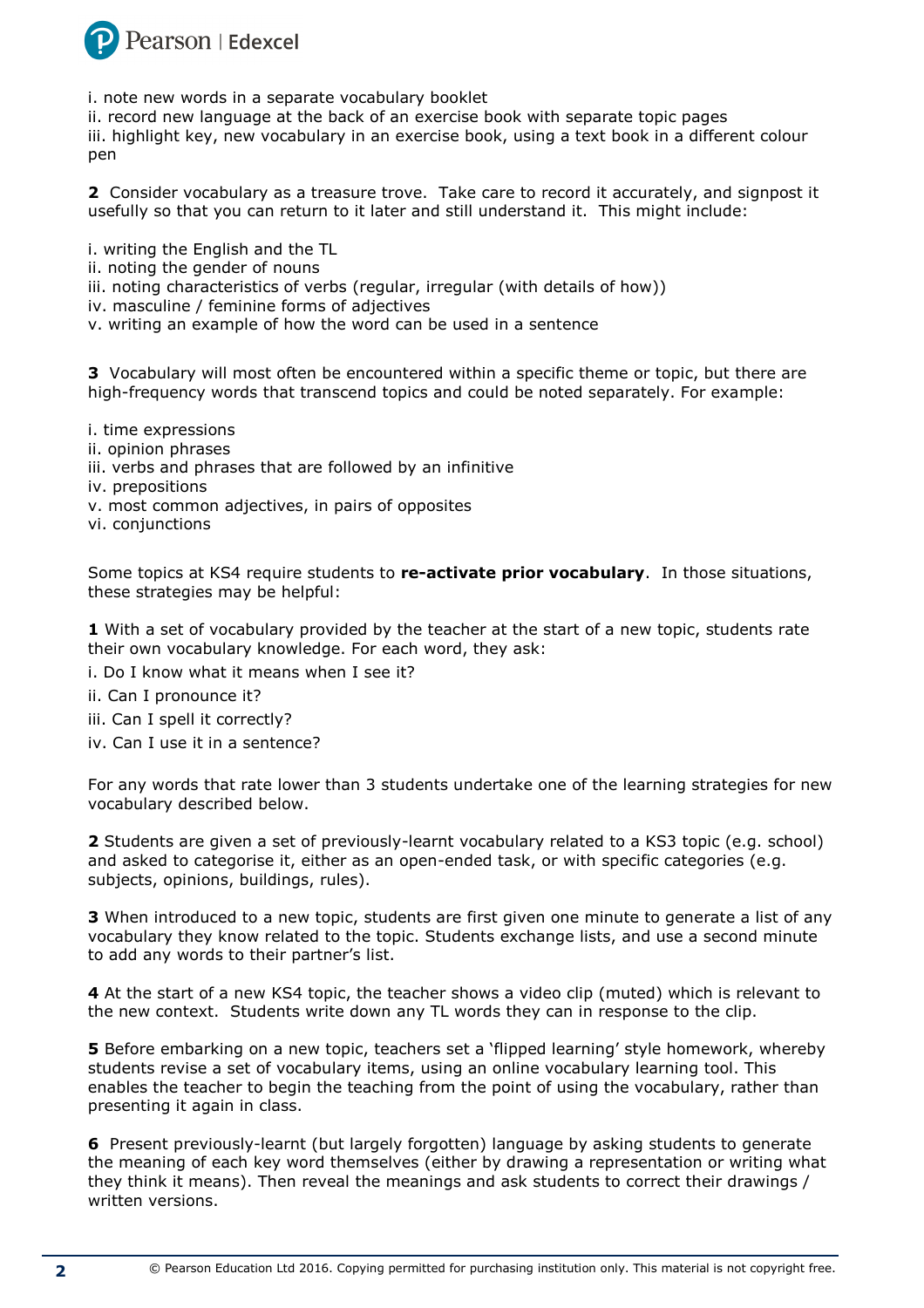

**7** Students go back to a previous vocabulary list from KS3 and choose 15 words. They create two or three revision activities for a partner, using those words. They could use these ideas, or more of their own:

- anagrams
- **n** missing letters
- odd one out
- secret code (using 'wingdings' font or similar)
- **definitions**

When **learning vocabulary**, students may find these strategies useful:

- **1** Look, say, cover, write, check
- **2** Write sentences using the key words you want to learn

**3** Use colour coding (e.g. to categorise words to help you remember them)

**4** Make a word game – write words in English and in the target language on paper, cut them up, and match pairs together

**5** Use traffic light colours to show what you do know and what you don't know, e.g.: Red light  $=$  I don't know what this verb means or how to spell it Amber light  $= I$  know what this word means but I can't spell it or use it in a sentence

Green light  $=$  I know this word. I can spell it and use it in a sentence.

For the words in your 'red' list, do some independent learning. Combining seeing, listening and doing strategies makes memorising more effective. Try one or more of the strategies in this list.

**6** Teach a friend or family member some words

**7** Create pairs of rhyming words to learn

**8** Strengthen the 'fixative' power of learning by using gesture, sound and picture to embed new language

**9** Use music and rhythm in memorisation of key structures e.g. verb paradigms and pronouns

**10** Put students frequently in the situation where they need to retrieve language from memory, but keep the link to meaning. E.g. Mini whiteboard Q&A, sentence-completion, translation –cued by pictures, gestures, English. Also works orally.

**11** Use peer tasks to make over-learning varied and enjoyable, either Q&A style such as *speaking lines*, or *peer testing* style, where one has access to the answers.

**12** Use mnemonics (e.g. keyword, word association, first letter, acronyms, acrostics, roman room)

13 Use online resources to engage in active learning

i. Use an app to record yourself saying the TL words and their English meaning – use this to test yourself.

ii.Make some online flashcards and then play the games and activities created with them

Elaboration is the key! Doing something active to re-work the language over and over is how to fix it in long-term memory.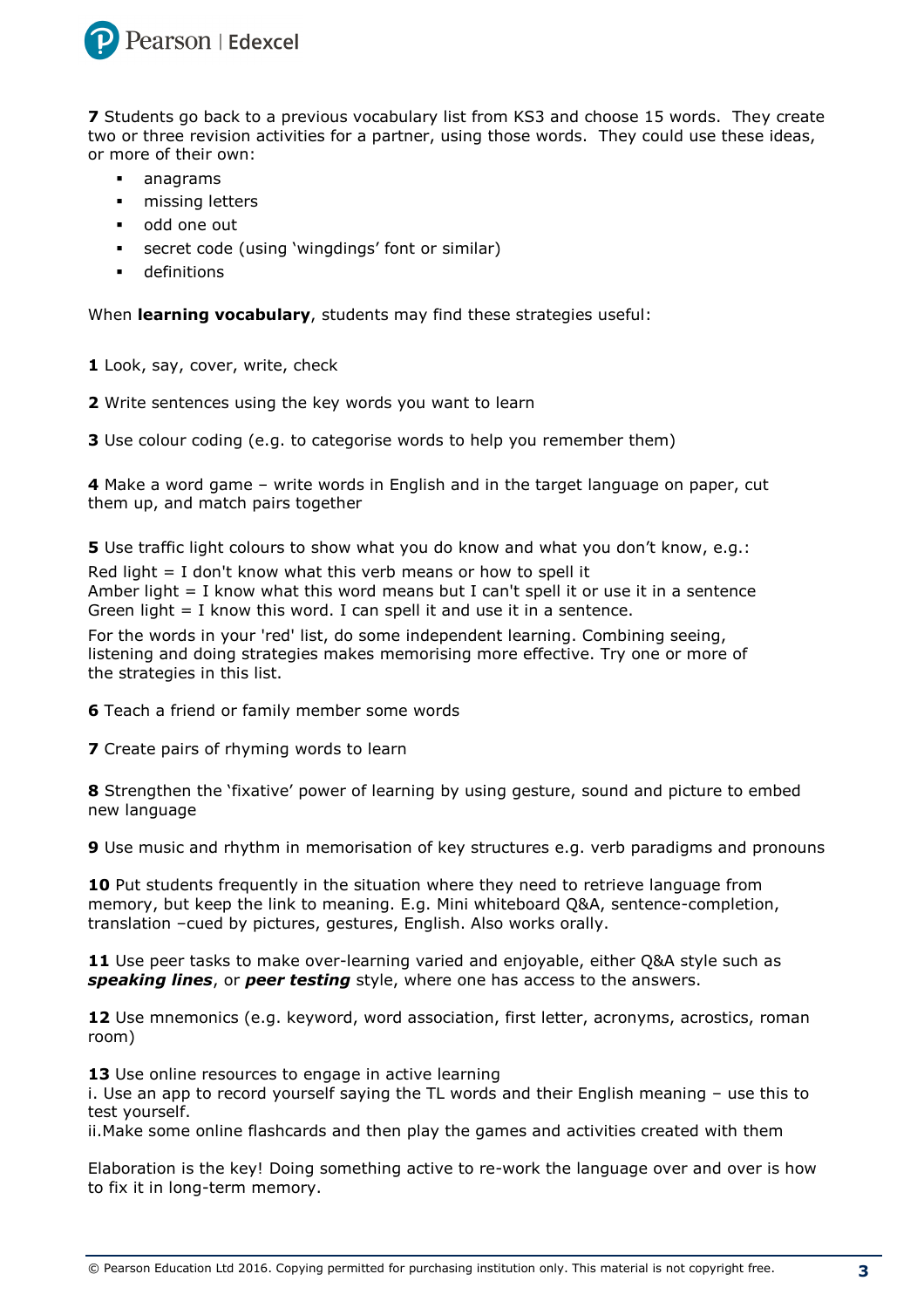

## **Practice**

Select your language and practise using the different vocabulary learning strategies with the below words. Which strategy is the most helpful for you?

## **French**

| English         | <b>French</b>  |
|-----------------|----------------|
| active          | actif/active   |
| alike; the same | pareil/le      |
| easy            | facile; simple |
| expensive       | cher/chère     |
| exciting        | passionnant    |
| (un)fair        | (in) juste     |
| famous          | célèbre        |
| fantastic       | fantastique    |
| fashionable     | à la mode      |
| fast            | rapide         |

## **German**

| <b>English</b>  | German      |
|-----------------|-------------|
| all             | alle        |
| alone           | allein      |
| angry           | böse        |
| angry           | zornig      |
| annoying        | ärgerlich   |
| astonished      | erstaunt    |
| awful, terrible | schrecklich |
| bad             | schlecht    |
| beautiful       | schön       |
| big, tall       | groß        |

## **Spanish**

| <b>English</b> | <b>Spanish</b>           |
|----------------|--------------------------|
| active         | activo/a                 |
| all            | todo/a                   |
| alone/lonely   | solo/a                   |
| angry          | enfadado/a               |
| awful          | horrible                 |
| beautiful      | precioso/a,<br>hermoso/a |
| big            | grande                   |
| boring         | aburrido/a               |
| brave          | valiente                 |
| brief          | breve                    |

*With thanks to Rachel Hawkes*